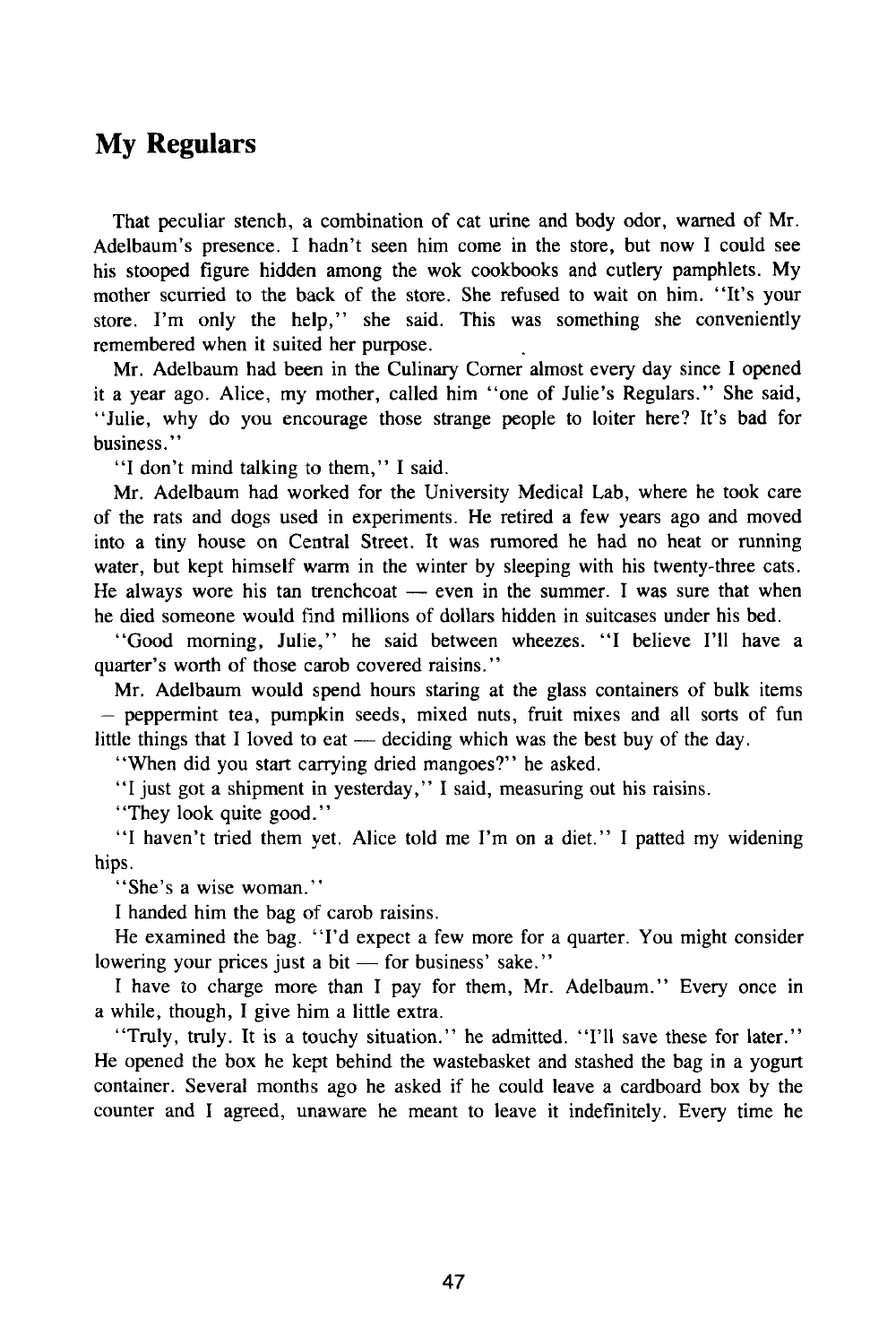came in, he pawed through his box of valuables like a pack rat, making sure nothing was missing. "Fine." He stood and looked at me. "Julie, where can I find some paper clips?"

"Sturkle's Drug should have them." I sorted the ones so all the George Washingtons were facing the same way. Alice insisted upon this.

"No. I mean find. Not buy. They want forty-five cents for a hundred. And I only need about seventy. For my clipping."

Alice was scrubbing cupboards in the rear of the store. "Why don't you ask Alice?" I said.

"Oh! What an idea. She'd know where to find clips!" I suspected he had a crush on my mother.

The gray cloud of cat-urine smell followed him to the back. I popped a Tic-Tac into my mouth and sprayed the counter with Lysol.

When I opened the Culinary Comer last year, I couldn't even afford Real Shelves. Alice and I ran through every garage sale in town one weekend, looking for cheap tables to serve as temporary shelves. Then Alice recruited her friends from every woman's circle in town and they all came in to buy a token bundt cake pan or casserole dish. Slowly my inventory grew. We crammed glassware into the cupboards in back, stacked crock pots under the taller tables and I even piled wine racks in the back seat of my Duster. Finally, I ordered some durable simulated wood-grain Real Shelves. And later when I could afford to renovate a little, I made space for the bulk products.

My store was developing character. Alice complained about the "horrid beige wall-paper" and the "ancient linoleum," but I liked them.

The store had been a run-down drug store for decades, and after Mr. Bergthold died it stood empty for three years before we bought it. Alice and I spent a week scrubbing the dirt and cobwebs from the walls and comers. We found boxes of corks, energy pills, broken combs, and tonics for baldness, morning sickness and warts squirreled away in the basement. Alice threw out everything she came across. I kept the corks and baldness tonic for no reason but to irritate her.

After Mr. Adelbaum left I had only ten minutes to myself before Micki Deacon appeared. She was Alice's least favorite Regular. Micki used to teach kindergarten at Salter School, but when she met Lori Buchanan, "a strange creature herself," Micki quit her job and moved out to Lori's acreage to help raise Lori's son, Hamilton.

They lived in a bam and grew vegetables inside. I actually liked the way they had their bam fixed up, but I would never admit it to Alice. Alice didn't even know I'd been there.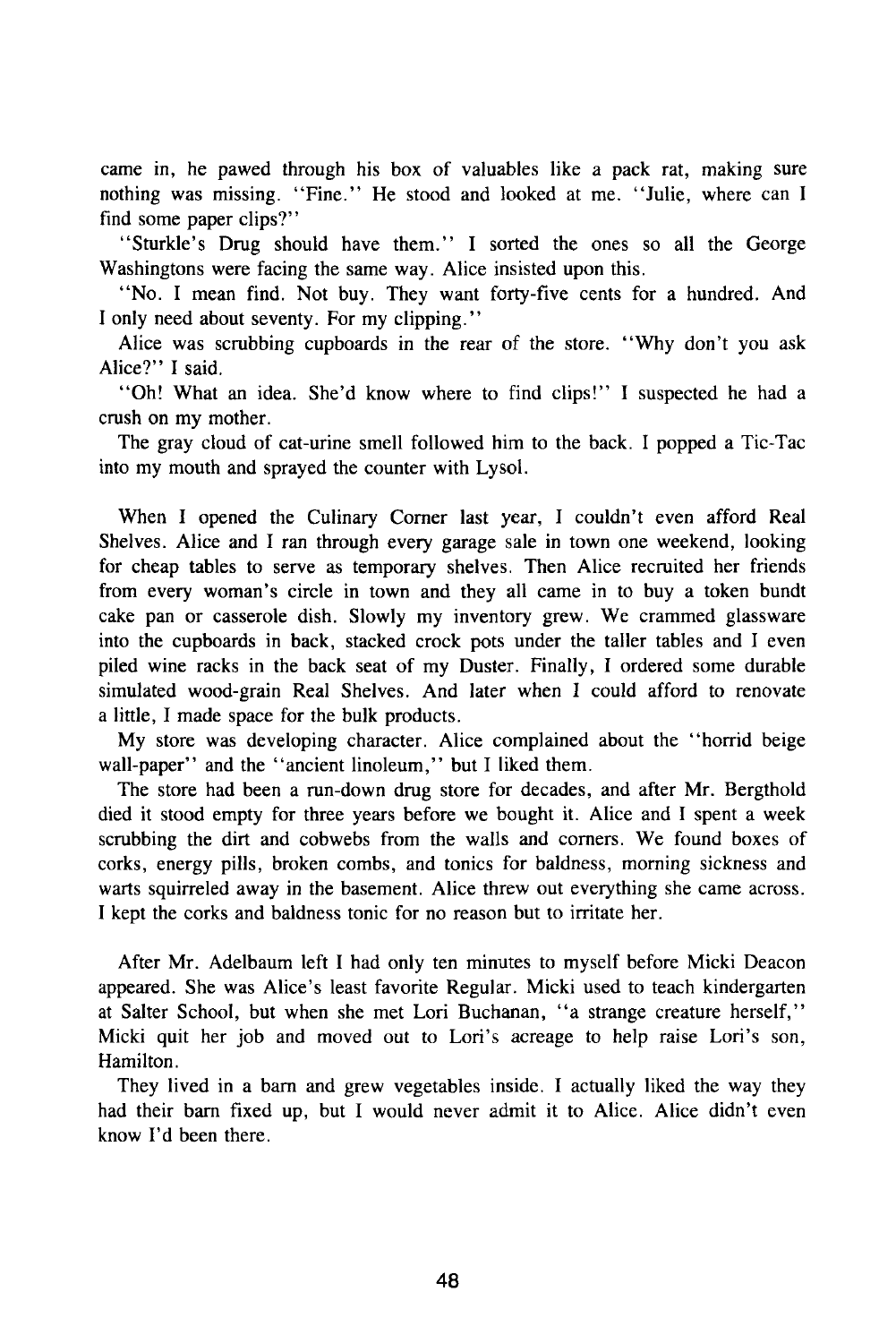Micki was a lesbian. I didn't care. I liked Micki. Sometimes we'd talk for an hour or longer while Alice huffed and puffed, occassionally telling me how much work I had to do.

"Lori sent me in to buy some more dried pineapple," Micki said, arranging herself on the other side of the counter. "Julie, you look like you've gained more weight."

She was also perceptive. "Not much. I'm on a diet," I said, as though that precluded further weight gain.

"You should try a new hair style. A pound and a half." She stared at my eyes.

"What?"

"Of pineapple. Maybe a perm. Not one of those kinky ones, though. Try big rollers for body. Maybe I could give you one this weekend." She pursed her lips, evidently contemplating the prospects of making me somewhat more attractive.

"I don't know."

"What about that guy? The salesman you like."

"Oh. He might be in today."

"But have you asked him out?" Micki placed her hands on the counter. "You have to be more assertive if you're going to get what you want."

"I suppose." I handed her the pineapple and she paid me.

"I've got to run. It's Hamilton's birthday." She twirled the pineapple bag around her finger. "Give me a call if you want to come out for a perm."

Alice appeared from somewhere beyond my peripheral vision. "You are not getting a permanent from a lesbian," she hissed.

"Why don't you take your morning break?" I said.

Alice hunched over a large cardboard box and dug through millions of S-shaped bits of styrofoam packing. "I just can't find that invoice anywhere," she said.

"Don't worry about it," I said. "I'll do the order this afternoon."

"Julie, dear. We have to find that invoice to know whether we've been overcharged. And we need to get these boxes unpacked."

"Mother, really."

"I mean it. You should clean those display windows, too. That new glassware would make a lovely display. Maybe I'll do it over lunch."

"Mr. Adelbaum should be back in later this afternoon, you could have him help you." I pinched her rear. "I bet the two of you could have a good time."

"Stop it." She slapped at my hand. "That man. . ." Alice rustled her arms through the packing again. Then she stopped and looked at me. "Julie, I think maybe it's time you tell those people they cannot use this store as a hang out, leaving boxes of God-knows-what anywhere they please. Ida Rhodes told me she's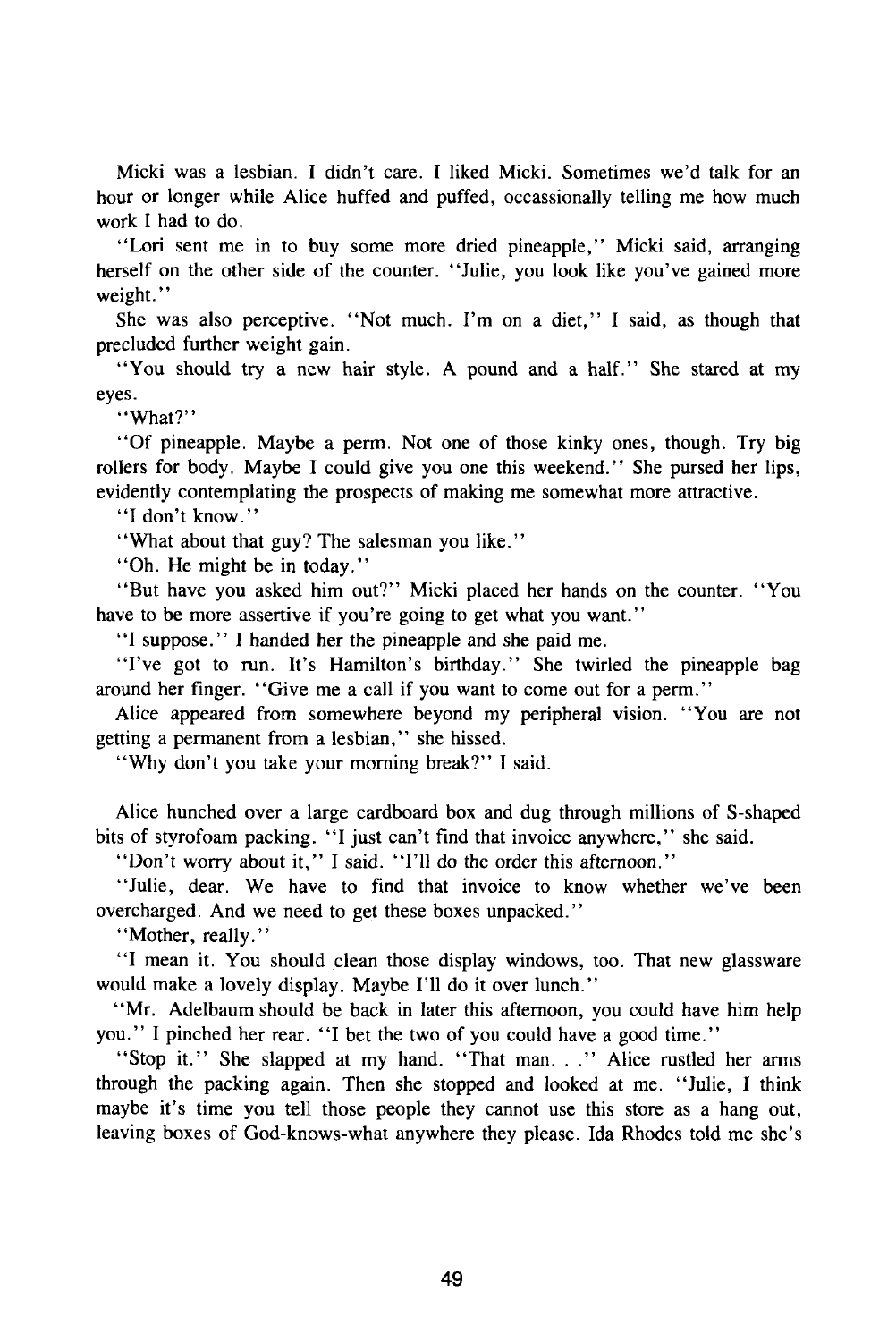scared to come in here. Because of the weird people — that's what she called them." Alice sighed. "And I think maybe you should find other interests. Like a boyfriend."

"Oh, Mother," I said, more interested in the idea than I wanted her to think I was.

I heard the door open behind me. "I think I'll clean out those display windows, now," Alice said. She took off for the back of the store where she kept *her*  Windex bottle.

I turned around. Genevieve Le Blanc had walked in, an odd looking corset wrapped around her midsection. Another Regular. It was Tuesday morning: Genevieve never missed a Tuesday morning. "I tried that French bread recipe you gave me, only I didn't use yeast on account of my allergy. I didn't like it much," she said.

"What's that?" I asked, pointing at her corset.

"Oh." She squinted at the bulk products. "Dried mangoes! It's a back brace. My doctor made me wear it."

"Shouldn't you put it under your clothes?" I moved behind the counter.

"No."

Twenty years ago Genevieve's name was Gale Pratt; but she changed it after she read *Love's Stormy Passion,* her favorite novel. The heroine, Genevieve Seraut, falls in love with Louis Le Blanc. Before they marry, though, he dies in a storm at sea. When she learns the tragic news she casts her body into an empty water fountain. Genevieve assumed the name because she says she is a reincarnation of the fictional Genevieve.

"This brace must be on for six hours every day." Genevieve explained. "And I can't sleep on a mattress. It's my spine." Genevieve ran her hands through her stringy hair. "Pumpkin seeds and malt balls again."

I weighed out a half pound of each and mixed them in a bag.

Genevieve slapped a romance novel on the counter. "This is Deborah Dreyfus' new one, *Burning Memories.* You should read it. It's about a girl who thinks no one will ever love her, then she falls in love with a Duke. But he's married to a woman who looks just like the girl no one loves." Genevieve thinks all romance novels are self-help manuals.

"Does it have a happy ending?"

"I'll never tell! "It'd ruin the story!"

I handed her the malt balls and pumpkin seeds. "So how's your love life?"

"Good. I just heard — a letter — from my real estate agent in Mount Pleasant. He sent me his college grades. He graduated in 1956 and he had a lot of A's. But he's retired now because he has a bad leg and his mother needs a lot of attention."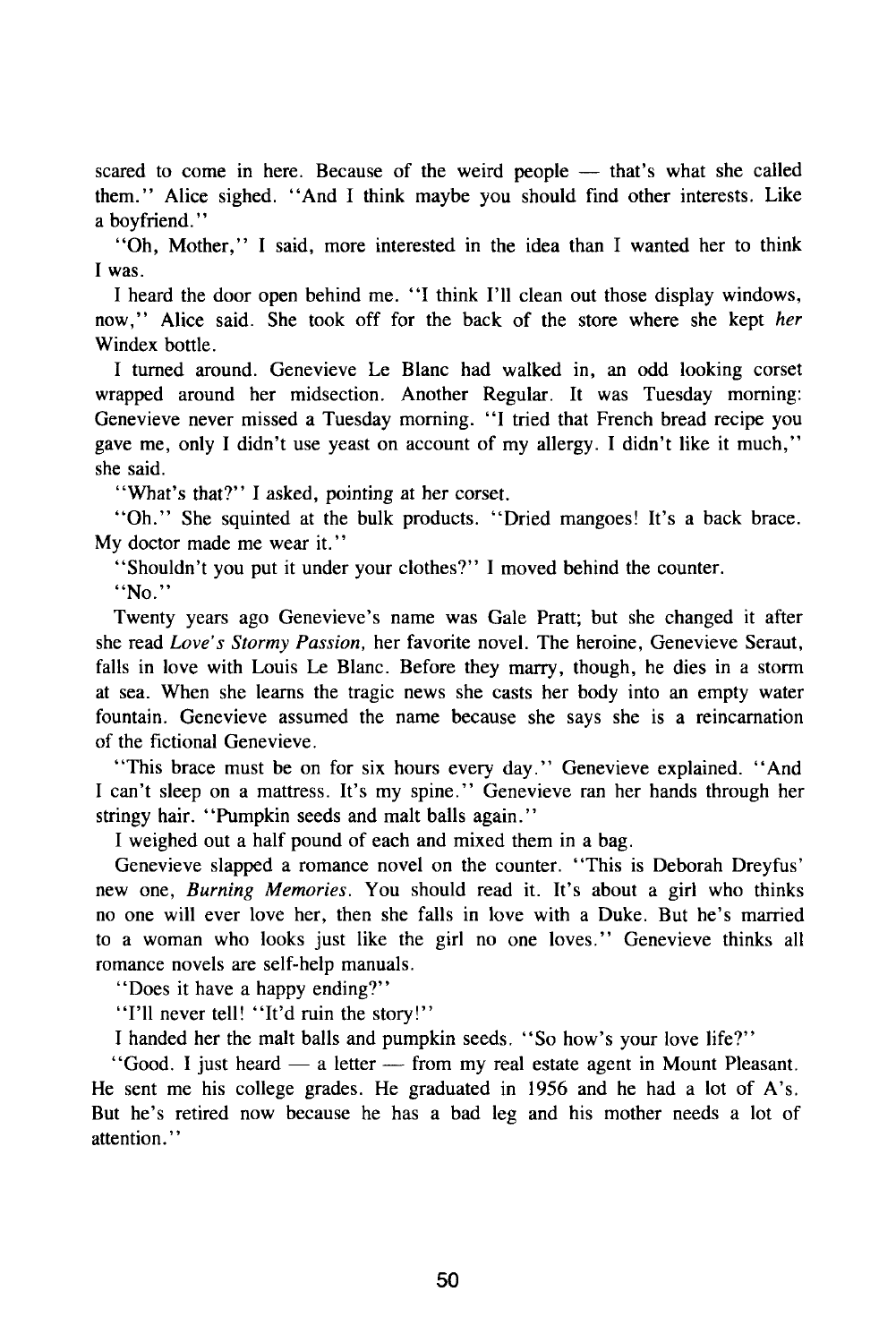"Have you met him yet?"

"No, but I think we're going to France in September. We discussed it in a letter."

When Genevieve first mentioned her real estate agent, I doubted his existence, but she finally showed me one of the letters. She had scrawled PRIVATE in large red letters on the envelope. I only hoped the man was more interesting than his letters.

I found the charge account pad and added her purchase to it, then handed her the new total. "I've got a million things to do," I said in my most Alice-like voice.

"I know just what you mean. I have to have slip covers made for my couch and I have to buy Get Well cards for the people in the hospital." She wiped her nose on her forearm.

Then Scott Long walked in. Scott's cute. And he's the same age I am, twentyfive. He's the only guy I've been interested in since I left college two years ago. I like him because he knows what he wants. One day he explained to me how he's going to be rich by the time he's forty. He knows just about everything there is to know about investments and stocks.

"Hi, Julie," he said. "Is Alice in? I brought that lasagne recipe I promised her."

"Uh, yeah." She's supposed to be working on the display window, but she hasn't come out of the back room for a while. "I'll get her." I didn't want Alice to be alone with him.

"That's okay," Scott said. "I can find her."

"I owe a letter to Bill," Genevieve said. "We have to discuss our Europe plans."

Scott walked past the counter and dodged one of the displays. He told me he'd been on his high school football team.

"He says we should have separate rooms on the cruise. But I thought we should share one. For the money. I can't make love 'cause of my back, anyhow. What do you think? What are you looking at?"

"Nothing."

"Him." She sneered. "He's not your type. I've talked to him. He says he likes older women. Like me, but I like older men better."

"Genevieve, really. "I've got a lot to do." I stepped from behind the counter. Genevieve picked up a pamphlet on how to make a superior white sauce.

"Does this work?" she asked.

I pretended I hadn't heard her and walked back to my office. Scott laughed. "Hi," I said.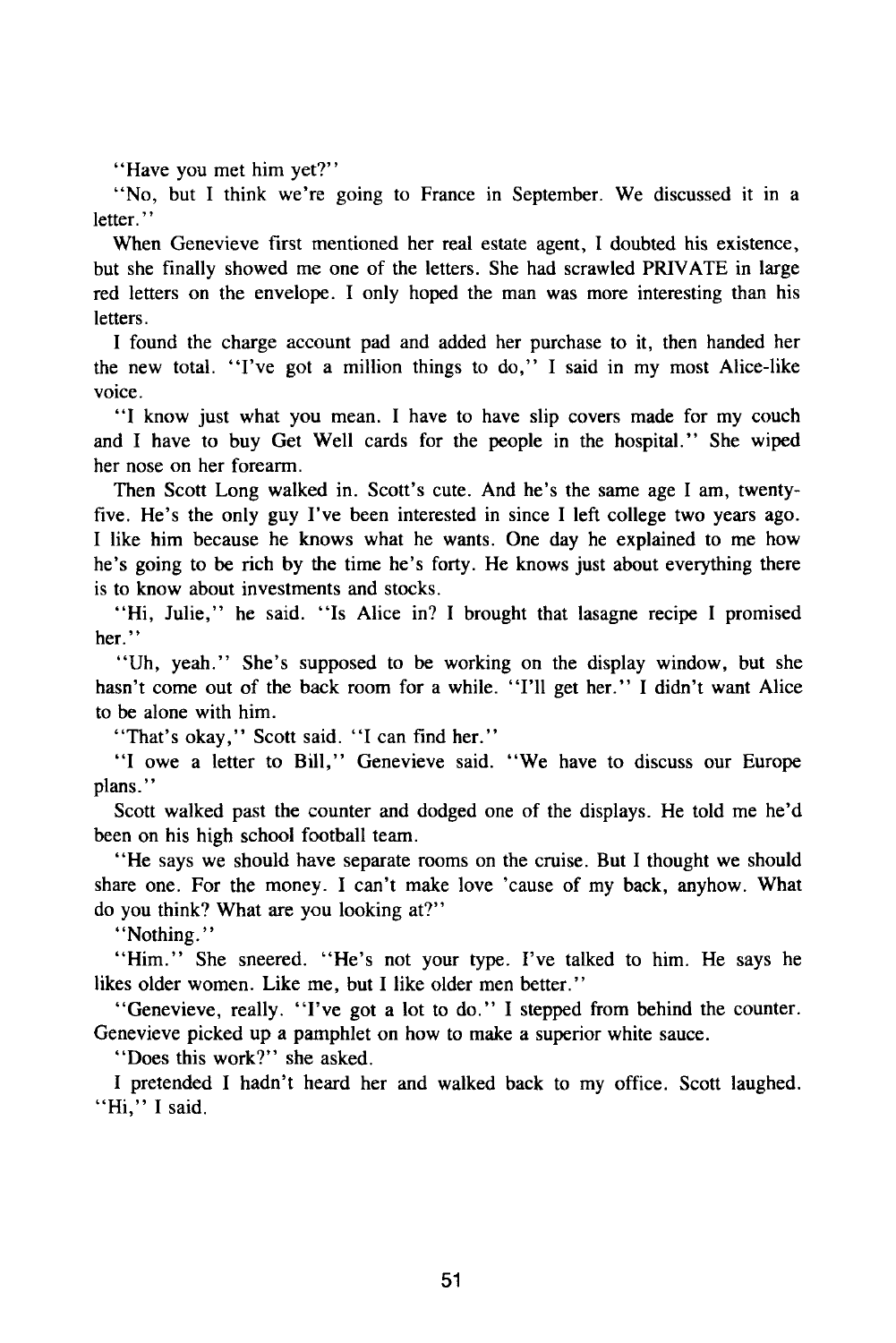"How's business?" Scott asked. He always talked business with me, never with Alice.

"Oh, fine."

"Scott bought a puppy!" Alice said. "But he hasn't named it yet. You could call him Ricotta. He's a Westy," she explained.

"I thought you were going to take care of that display window." But Alice didn't move. "Would you like some carob mint tea?" I asked Scott. "We just got it in. It's really good."

"Sure," Scott said.

"I'll have some, too, dear."

"Of course."

I filled three little paper cups with samples of tea at the table just outside my office. I made sure Alice's was too full, hoping she'd spill it on her dress. Instead it sloshed onto my hand as I carried it back to my office.

"Here," I thrust one of the cups into her hand. "It's really good with a few drops of honey, too."

"Oh, really?" Scott sipped his tea.

"I invited Scott over for dinner — to see if I can do justice to his recipe but he's busy this week," Alice said.

"But it does sound like fun. I'm just really busy this month," he said.

"Of course I wouldn't have to be there." Alice said. "I mean you two young adults would probably have a better time without me. Just because I have choir practice on Wednesday night doesn't mean you two can't have dinner. Julie could whip up the lasagne; she's a terrific cook. Right, dear?"

I could feel my cheeks flushing.

"I play basketball at the Y on Wednesday nights," Scott said.

"I'm sure you two could work out something." She winked at me.

"Mother, please."

"Julie's right." She patted my leg. "I really should get to that display. You might want to check it as soon as I'm through." Alice never asked for my approval when she put together a display.

I sat at my desk, where Alice had been sitting. "I'm sorry about that. Alice gets carried away."

"I don't mind. Doesn't it bother your mother that you call her Alice?"

"Not any more. It used to make her livid, but she's used to it." Scott had pretty teeth and a perfect nose, no bumps and it wasn't too big. I could tell he'd been in the sun recently. "You're getting a nice tan."

"Oh. Thanks. I helped a friend paint his house last weekend." He opened his briefcase, meaning the small talk was over.

"You'll have to try our dried mangoes," I said.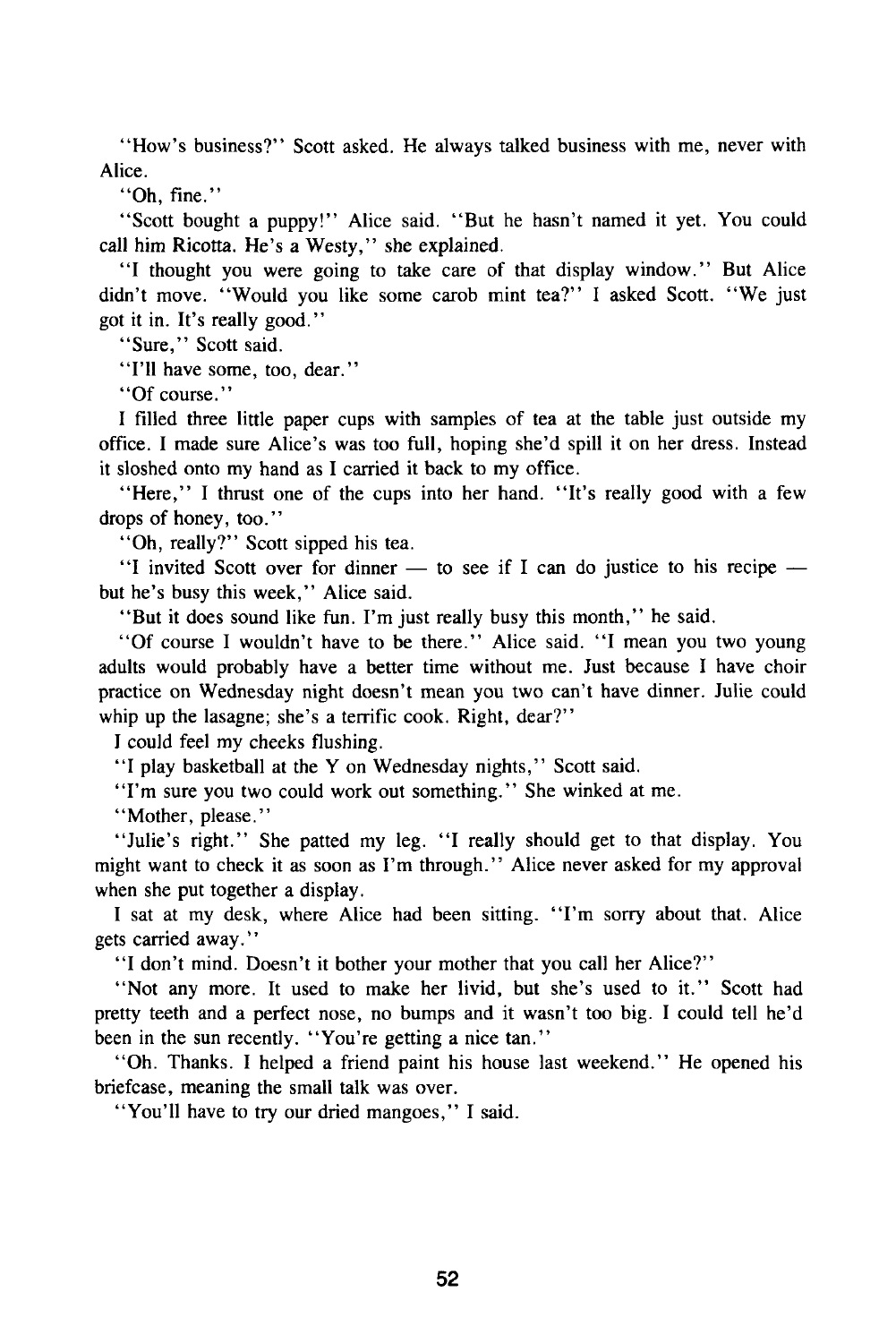"Okay." He rustled some papers and jammed a pen behind his ear.

"Alice and I were thinking about adding a refrigerated section, for goat's milk,  $k$ efir — thinks like that. We were going to put it up front by the bulk foods."

He poked his head around the corner of the partition. I loved his little ears. I told him once and he turned bright red.

"You know, you have an interesting store. It's so. . .different from all the others I sell to. I mean it's half food and half cookware. Most of the stores I work with don't sell foods."

"I probably shouldn't sell foods. It's so tempting to eat during the day especially now that I'm on a diet."

"Your customers are different, too," he said. He picked up my stapler and began stapling for stapling's sake, making a neat pile of the bent staples. "Some of them are. . . .They seem like they belong here."

"What do you mean?"

"It's like a family here. With you and your mother and. . ." His face reddened; he looked at his little pile. "Oh, I'm sorry. I didn't realize what I was doing." He swept the staples into his hand and dumped them in the waste basket.

"That's okay." I smiled at him.

"I'm really sorry." He wiped his hands across his face. "I saw that one woman out at Radio Shack last Friday. The one you were just talking to. She recognized me from here," Scott said.

"She's harmless. Just a little hard to take sometimes."

"She asked me if I liked older women. I didn't know what to say."

"That's what she was talking about. She told me you were interested in her." I smiled at him slyly.

"What?"

"I'm kidding," I said, brushing my hand across his knee. "But you have to be careful with Genevieve. She's harmless unless she starts to think you're after her. One innocent comment like that and she'll be following you around. You won't be able to get rid of her. Or else she'll blow it all out of proportion. She'll start telling people that you want her. That you drive by her house every night. Maybe even that you stop and peek in her bedroom window."

"Sh," he said. "She's still here."

"But she is that weird. Right now she's ready to cruise off to Europe with some guy she's never met."

"Julie Kinney, I can hear every word you say!" Genevieve stepped out from behind the partition, her fists jammed righteously into her corset. "Some people." She adjusted her brace. "Just because you think I'm gone you start saying cruel things and spreading my innermost secrets. You can flirt with young men all you want, but you just remember the Duke stays with his wife in *Burning Memories.*"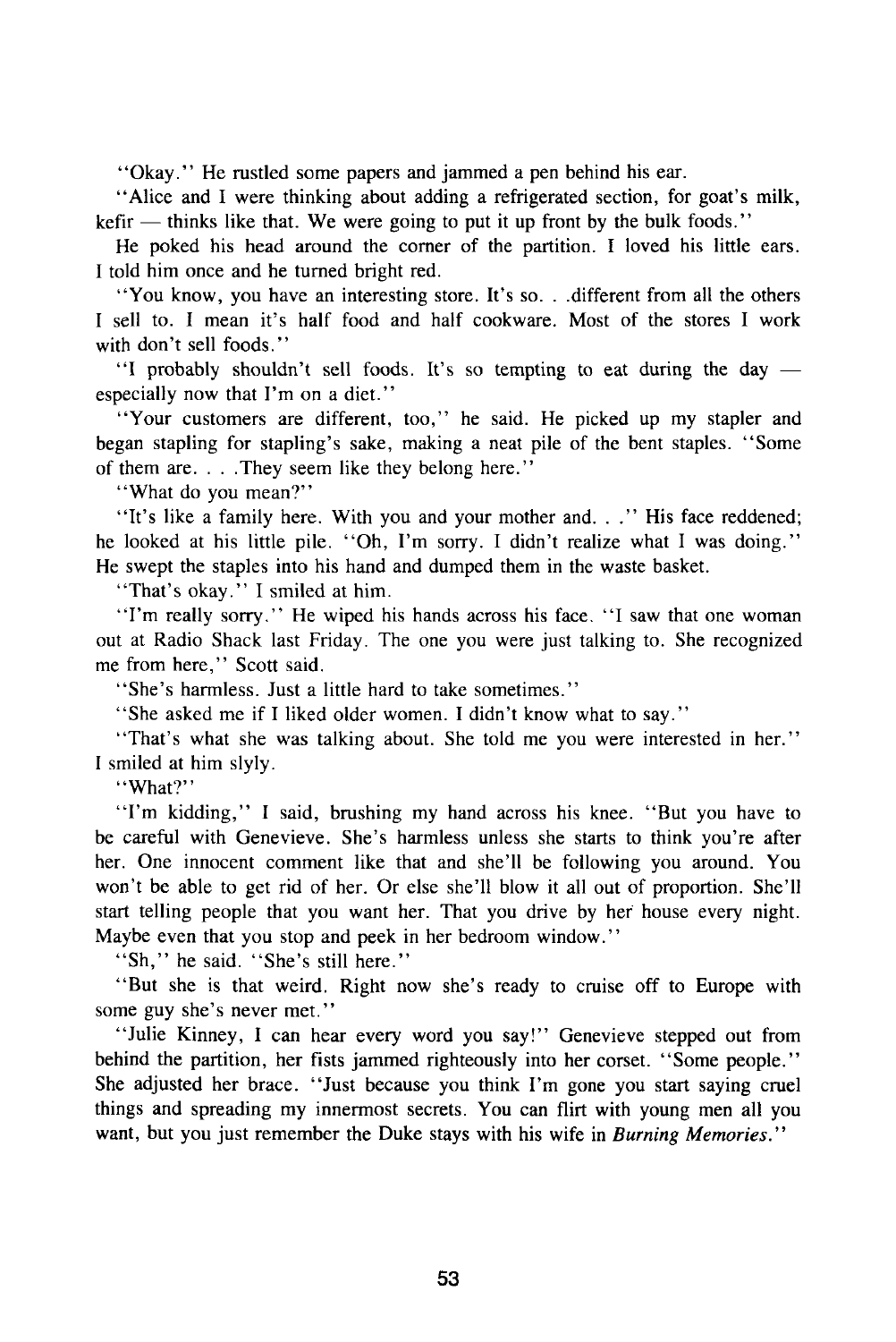"Genevieve," I said, glancing at Scott, who was staring at his feet. "I'm sorry. I didn't mean. . .''

Genevieve wiped her eyes and dug through her shopping bag. Several wadded up Kleenex fell to the floor. She blew her nose and ran toward the front door, stopping only long enough to grab her book off the counter.

"Genevieve!" I called, pushing myself to my feet. "I'll be back in a minute," I said to Scott as he stood. I raced after her.

She ran around the corner, then around the back heading down the alley, crying at full volume.

"Oh, Lord," I said, leaning against the display window for a moment. Alice knocked on the glass and motioned for me to point out smudges. I ignored her.

When I walked back in the store, Scott was leaving. "I'm sorry," I said. "I shouldn't have said that about her."

"This is a strange place," he said. The door slammed behind him and I watched him cross the street to his car.

"Damn, damn," I said.

Alice peered over the lower half of the display case door. "What happened? What were you doing outside?"

"Nothing," I said. I weighed out a half pound of carob malt balls and went to my office.

A week later Mr. Adelbaum stood before me, his tan trenchcoat scorched so badly I couldn't see any grease spots. "Missing," he said. "Two of my precious kittens are missing."

"Mr. Adelbaum, what happened?"

"My coat fell on my burner and the house filled with smoke. When I opened the door to let the smoke out, Galileo and Schweitzer dashed out. I haven't seen them since." He rummaged through a scorched pocket. "Even my clips were damaged." He held out the scorched box of paper clips; I had given them to him last Friday.

"I'm sorry about your cats. I'm sure they'll come home when they get hungry."

"I need some granola and molasses to calm my nerves." He stooped over his box and rooted through it.

I straightened the counter and then picked a few pieces of dried pineapple from one of the fruit mixes. I hadn't seen Scott since Genevieve's tantrum last Tuesday. Alice told me to call him and ask him to come over for dinner, but I didn't have the nerve. I explained about Genevieve, and Alice said it was a good riddance. I wanted to apologize to Genevieve, but she didn't have a phone. Alice told me I was crazy to encourage her to come back in the store.

Ida Rhodes stepped to the counter, staring at Mr. Adelbaum. She was a friend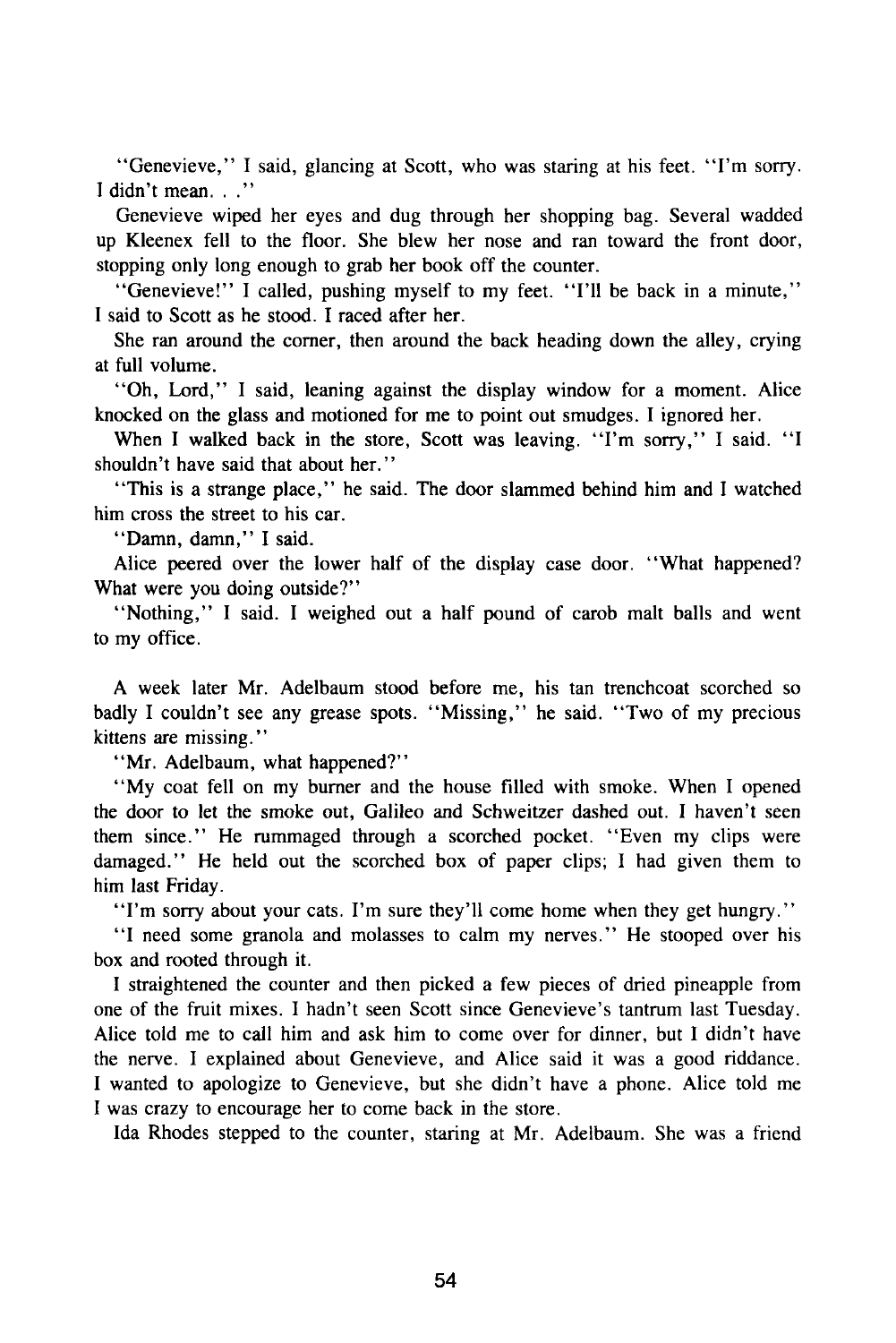of Alice's, a regular, but not a Regular. "I'll have a pound of sesame sticks and the same of the fruit and nut mix. Bridge club tomorrow. I just hope it doesn't rain. How's your mother been?"

"Good. She'll be in later this morning. She went to the dentist."

She looked around the store, her gaze finally resting on Mr. Adelbaum. "Julie do you know that every time I come in this store there is some strange person perched on a chair or by the counter?"

"That's not a very nice thing to say," I said.

"But it's true. At bridge club last week, Marge Hopley said she doesn't like to come in here. She said last time she was here, Fred Hansen leered at her the whole time, then followed her to her car. Poor Marge almost had a stroke."

"Fred's harmless. He's just a friendly man."

"Hmmph. And your store is beginning to smell very odd," Ida said, flicking her nose in Mr. Adelbaum's direction.

Mr. Adelbaum sat on his chair, digging through his granola with a plastic spoon. "Tsk, tsk," he said as he dumped a spoonful in the wastebasket. "Julie, you should be more concerned about the cleanliness of your store. I found rodent droppings in my breakfast."

Ida looked at me, then at him. "Malcolm Adelbaum, you aren't eating that?"

I had never heard Mr. Adelbaum's first name mentioned before.

"Just the granola. I removed the droppings," he said.

"But those are only the visible marks of the rats," Ida said, scrunching up her face. "They've laced their poison throughout the entire sack. And they carry horrible diseases — like salmonella and malaria."

Mr. Adelbaum ignored her.

"You really shouldn't allow such things in your store," Ida said. I didn't know if she meant rats, Mr. Adelbaum or granola.

She paid for her snacks and left, the nauseated look never absent from her face. I knew she'd file a full report with Alice.

"What an unpleasant woman," he said. "I went to grammar school with her."

"She was a little rude."

"Truly. Some people are just born without tact. They can't survive in a social situation." He munched on his granola, adding liberal amounts of molasses every few bites. "Whatever happened to Genevieve? I haven't seen her for a week."

"I hurt her feelings."

"You told her she should change her mode of dress?" he asked.

"Sort of."

"Well, I commend you. Honesty, be it ever so blunt, is a wonderful virtue." He licked the rim of his molasses jar and screwed the lid back on.

"You haven't seen Genevieve anywhere?" I asked. "Not at the library or the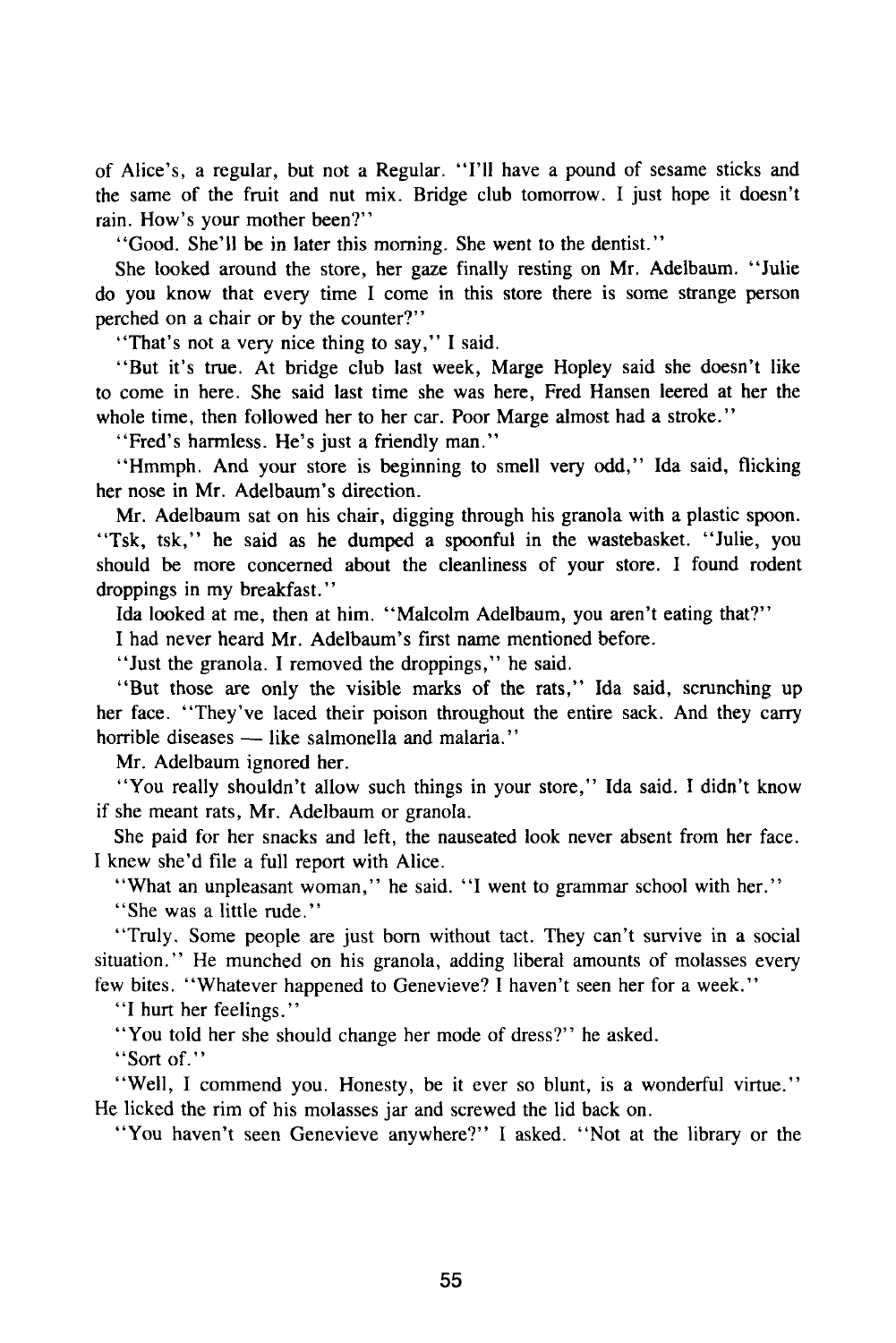hospital?"

"No."

Scott pulled the screen door open. His foot was bandaged and he was limping. He held his briefcase as if we were ready to get to business right away. "Hi, Julie," he said.

"Hello," Mr. Adelbaum said, digging through his pockets. Scott glanced at Mr. Adelbaum, then at me.

"Hi," I said. "What happened to your foot?"

"I sprained it playing basketball a few days ago." He limped toward the counter. "Is your mother in?"

I brushed my hair into place. "She should be back soon."

"That's good." He was wearing a short sleeve shirt. It was the first time I'd ever seen his arms. They were perfect, muscular.

Mr. Adelbaum wheezed, either from habit or to remind us he was still there. Outside, Alice walked briskly across the street, followed by Genevieve, who was waving her arms wildly. Scott rolled his eyes and I leaned against the cash register. ".. . two fifty-seven for beef and it turned green! I didn't eat it! But I took it back to that grocery store. Huh!"

Alice yanked the door open. "I need an asp'rin." The left side of her face drooped from novocaine.

"She's just been to the dentist," I explained to Scott.

"Thank God!" Genevieve said. "I thought she'd had a stroke. That's just how my father acted after his. We had to grind his food  $-$  even Jello!  $-$  in the blender. Couldn't chew until he died."

"I am having a s'roke," Alice said, glaring at me as if Genevieve's presence was solely my fault.

"I've got some Tylenol, Mother."

"I don't take aspirin," Mr. Adelbaum said.

Alice waved at Scott and made her way to my office. Genevieve started to follow her. "Don't worry. That stuff wears off," she said.

"Genevieve," I said.

"What?" She turned toward me.

"I'm sorry I hurt your feelings last week."

"Huh?"

"I'm sorry I made you mad."

"You should be," Genevieve said. "They told me you'd beg for forgiveness."

"I need to talk to you when you get a chance," Scott said.

"Sure. Go on back and comfort Alice." He limped off, his rear sticking out as he swung his bandaged leg. "Who told you I'd beg for forgiveness?"

"The women at church. They said it's Christian for me to forgive."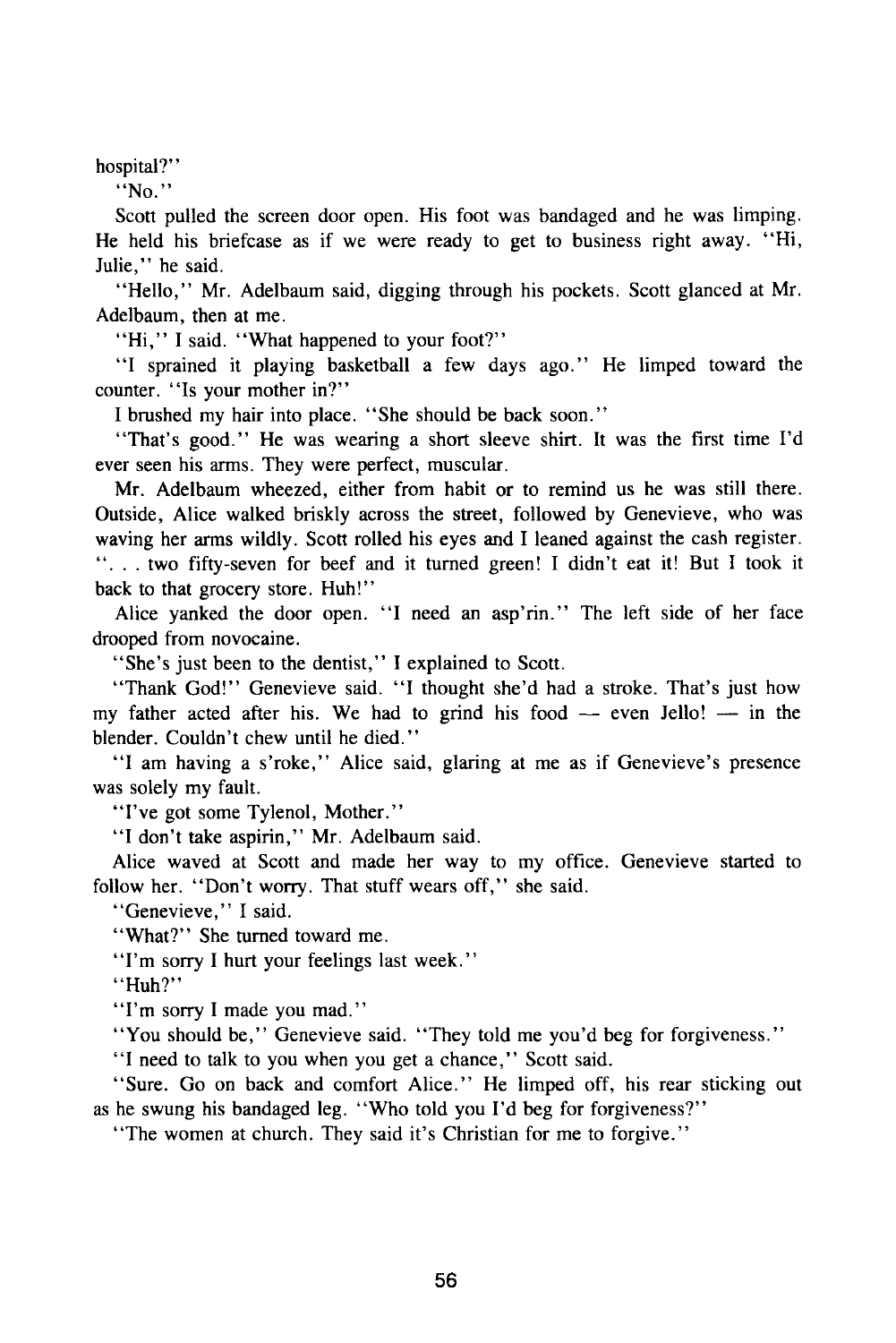"Do you forgive me?" I asked.

"It's Christian. Will you give me some banana chips?"

"I guess that's fair."

"And some vanilla covered raisins," Genevieve said, clutching her hands together. "I still have some pumpkin seeds and malt balls. . . .But shredded coconut!"

After I sacked together over five dollars worth of food, I decided that was apology enough and excused myself. Genevieve had struck up a conversation with Mr. Adelbaum and didn't notice me slip from behind the counter.

"Missing cats?" she asked.

In my office, Scott pressed a handful of paper towels against my mother's chest. "She dribbled when she was taking an aspirin," he explained.

A huge splotch of V-8 had soaked into her white blouse. "Mother, why don't you go home and lie down until that stuff wears off.''

"I haf to s'raighten the counter and wait on cus'mers."

"I just did the counter," I said. But I knew she wouldn't change her mind.

"Maybe you should go home," Scott suggested to her. "You might feel better."

Alice shook her head. She pointed to the counter. "Cus'mer!" she said and ran out of the office.

"She'll do whatever she wants," I said.

"Yeah. How are those yogurt machines selling?" He sat and opened his briefcase.

"We sold one last week," I said, still standing.

"Good. I think you're going to like this new juicer I've got."

"Oh, really?" I smiled.

"Yes. It's expensive, but it really works. You can make carrot juice in just seconds, and the clean up's a cinch."

I'd never seen anyone so enthused about carrot juice. "Why don't you just fill out an order and I'll show it to Alice. I really don't care."

"Are you sure?"

"If I tell Alice you did it, she'll approve it." I sat next to him and watched him scrawl on the order form. "I feel bad about your foot. Does it hurt to walk?"

"Not much. The doctor said I can't play basketball for a couple more weeks. I'm supposed to stay off it as much as possible."

"I bet you have trouble getting around. I could come over tomorrow night and cook dinner. That's your basketball night? We could watch tv or something."

"No. I wouldn't want to make you go to so much trouble."

"Oh, it's no trouble. Really. I don't mind."

"I'm kind of busy this week. I've been studying some stocks. My broker says I should invest soon."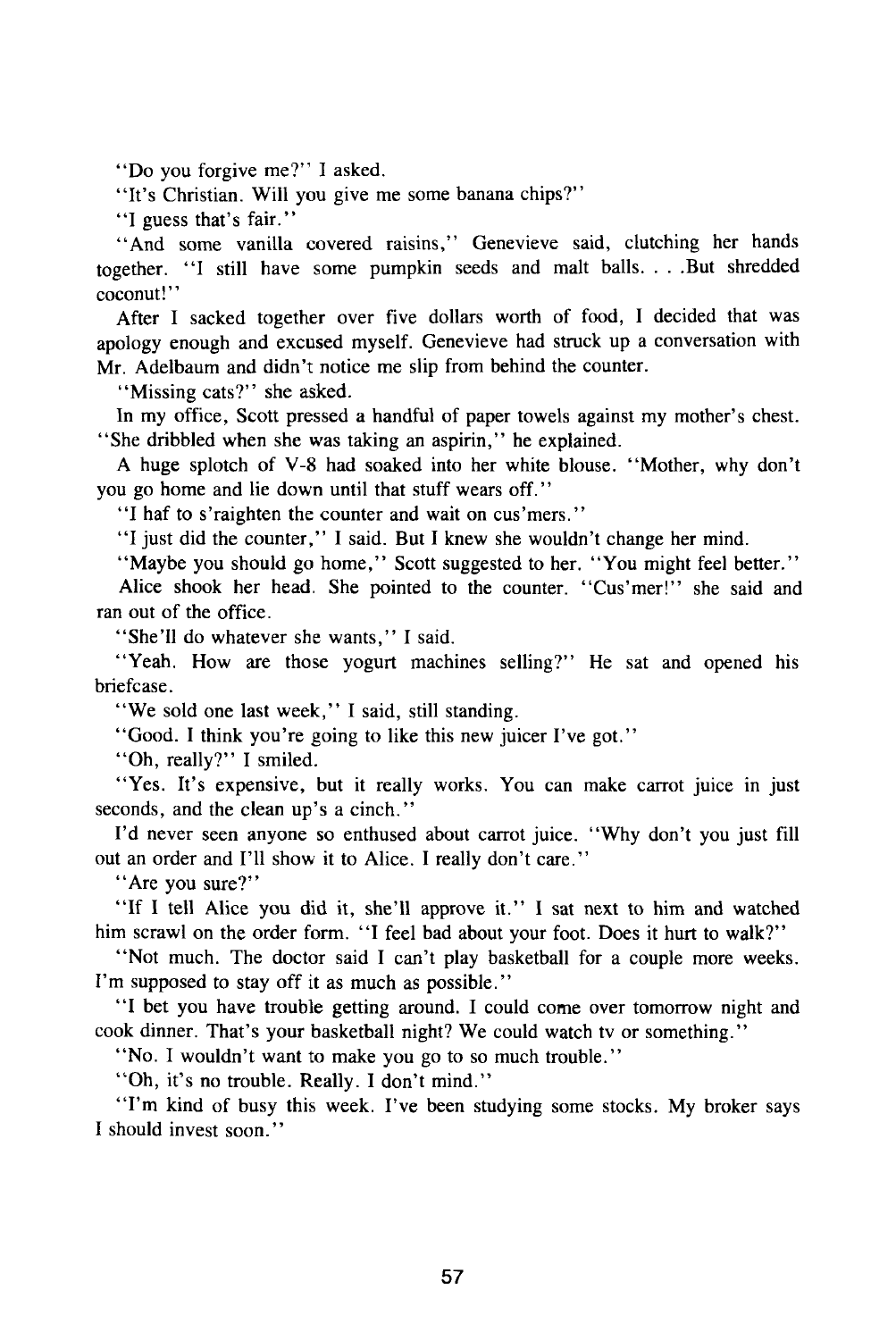"We could do it next Wednesday?"

"No thanks."

"You don't have a girlfriend now, right? You broke up with that Tammy."

"Yeah."

"Well, why not?" I crossed my arms.

Genevieve's head craned around the corner. "You need some tea," she said to me. "I'll get it."

Scott gathered the order forms together and stuffed them in his briefcase. "I'll finish processing this order and show it to your mother sometime."

"Why not?" I asked him.

"I'm busy," he said. "Maybe sometime."

"No one is that busy," I said. "You'd probably rather have my mother come over and fix you dinner."

"I don't want to date your mother, for God's sake."

"You think I'm strange?" I looked at him.

"I. . .get enough of this place during the day." He grabbed his briefcase.

"It's no big deal. Just dinner," I said.

"Just dinner," Genevieve said, handing me a dixie cup of tea.

He turned without saying good-bye.

"It reminds me of *The Tender Moments of Our Summer."* Genevieve was on the verge of tears.

"How touching," I said. The door slammed behind Scott.

"Of course, I knew he'd turn you down," Genevieve said. "It's not your fault. His soul is searching for an older woman's — like mine." She smiled and ran her fingers through her stringy hair.

I strode past her, not listening to anything else she said. Alice was leaning against the counter, doing nothing for once.

At the door I turned toward Alice. "I'm going out for a while."

"Wha's wrong?" Alice asked. "Wha' did he say?"

"He doesn't like me! It's no big deal. I'll just spend the rest of my life running a shelter for peculiar people."

"There are plenty of peculiar people here," Mr. Adelbaum said.

"Yes," Genevieve agreed.

The three of them watched me, and I thought how appropriate this store was for all of them. With its yellow linoleum, beige wallpaper and ancient copper light fixtures, it was an ideal home for misfits. And my tight office, with its constant hum of fluorescent lights, tidy compartments for paper clips and rubber bands, and nearly organized file cabinet was perfectly suited for Alice.

"I'm taking the rest of the day off," I said as I opened the door.